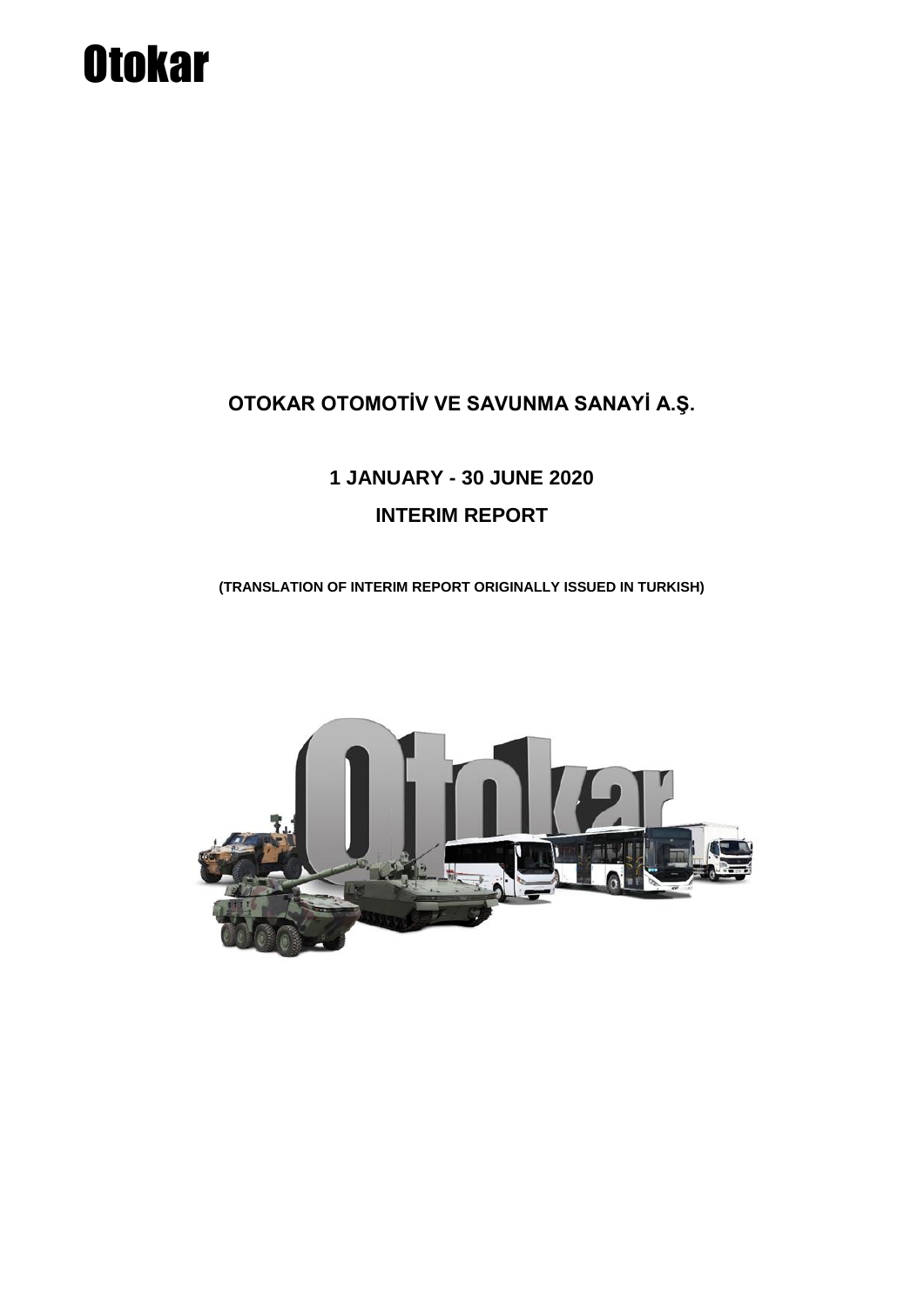#### **OTOKAR OTOMOTİV VE SAVUNMA SANAYİ A.Ş. 01.01.2020 - 30.06.2020 INTERIM PERIOD**

#### **INTERIM REPORT**

The consolidated financial statements of our Company reflecting the first six months of 2020 activities and their results, prepared in accordance with the Turkish Financial Reporting Standards ("TFRS") introduced by the Public Oversight, Accounting and Auditing Standards Authority ("POA") of Turkey and their annexes and interpretations pursuant to the provisions of the Capital Markets Board ("CMB") Communiqué II-14.1 on the Principles of Financial Reporting in Capital Markets ("Communiqué"), are presented to our shareholders and the public.

The members of the Board of Directors appointed at the Ordinary General Assembly Meeting on 16.03.2020 and served the Board during the reporting period are shown below.

#### **BOARD OF DIRECTORS :**

| <b>Name &amp; Lastname</b> | <b>Title</b>                  |
|----------------------------|-------------------------------|
| Yıldırım Ali KOÇ           | Chairman                      |
| Levent CAKIROĞLU           | <b>Vice Chairman</b>          |
| Selin Ayla ÜNVER           | Member                        |
| İsmail Cenk ÇİMEN          | Member                        |
| Ahmet Serdar GÖRGÜÇ        | <b>Member-General Manager</b> |
| Ali İhsan İLKBAHAR         | <b>Independent Member</b>     |
| Ali İhsan KAMANLI          | <b>Independent Member</b>     |
| Kenan GÜVEN                | <b>Independent Member</b>     |

Our Board of Directors started to serve on March 16, 2020 and would be serving until the Ordinary General Assembly Meeting in order to audit 2020 accounts.

Provisions on the Members of the Board of Directors are outlined in Articles 11, 12 and 13 of the Company's Articles of Association and the Turkish Commercial Code provisions.

Following are the committees established under the provisions of the Corporate Governance Communiqué of the Capital Markets Board of Turkey and the information on the board members involved in these committees:

| <b>Committee</b>                                    | Chairman           | <b>Member</b>            |
|-----------------------------------------------------|--------------------|--------------------------|
| <b>Audit Committee</b>                              | Ali İhsan İLKBAHAR | Ali İhsan KAMANLI        |
| <b>Risk Management Committee</b>                    | Kenan GÜVEN        | <b>Ismail Cenk CIMEN</b> |
| Corporate Governance Committee   Ali İhsan İLKBAHAR |                    | Levent CAKIROĞLU         |
|                                                     |                    | Hüseyin ODABAŞ           |

The working principles of the committees are available on the Company's website.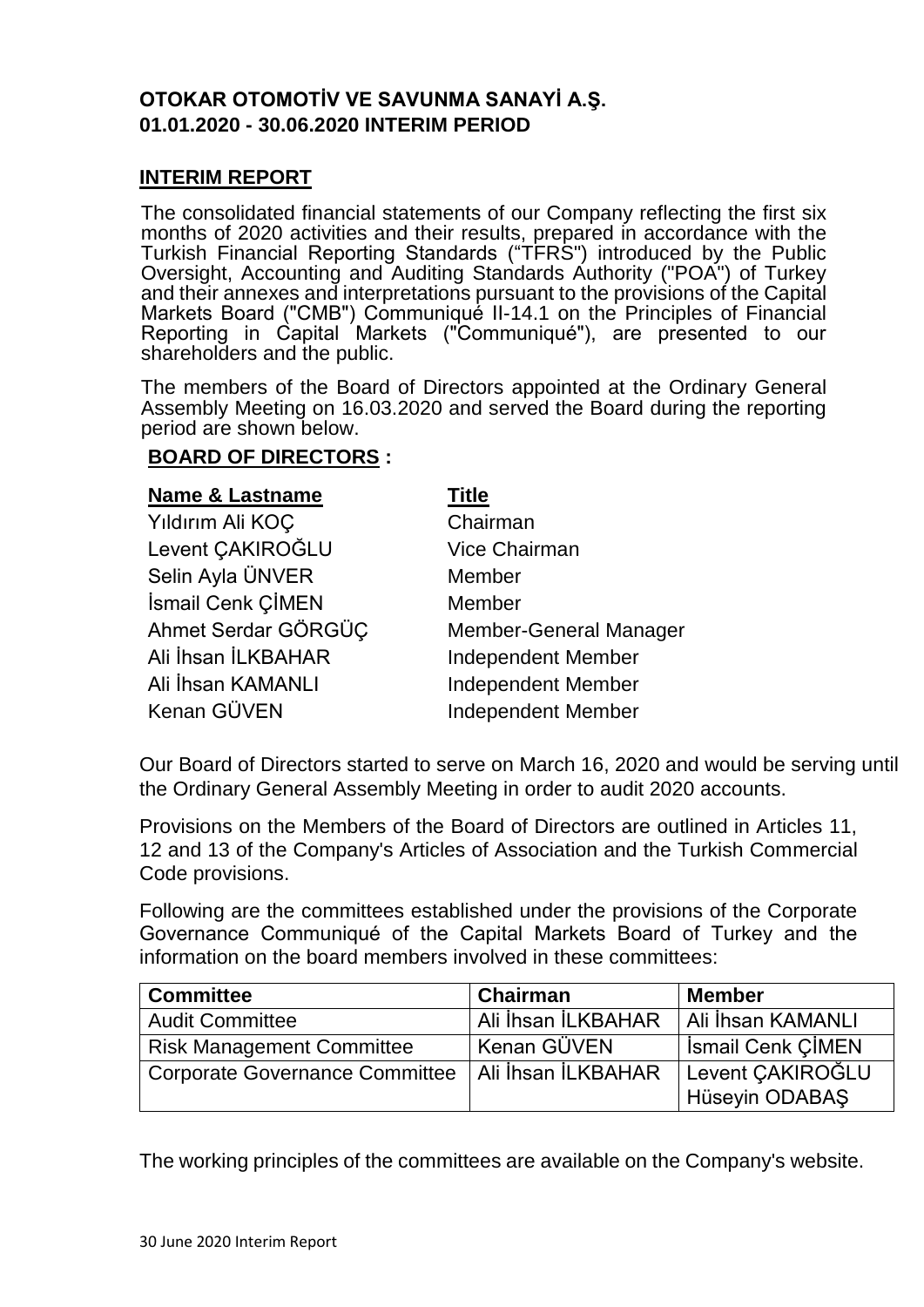#### **Partnership and Capital Structure**

As of June 30, 2020, our Company's registered capital ceiling is TL 100 million, and the issued capital is TL 24 million. Following is a list showing shareholders with more than 10% of the Company capital, their shares, and their ratio in our capital:

| <b>Shareholder Title</b> | <b>Share Amount (TL)</b> | Share % |
|--------------------------|--------------------------|---------|
| Koç Holding A.Ş.         | 10.722.750               | 44,68   |
| Ünver Holding A.S.       | 5.954.944                | 24.81   |
| Other                    | 7.322.306                | 30,51   |
| <b>Total</b>             | 24,000,000               | 100,00  |

The parent company Koç Holding A.Ş. is controlled by Koç Family and the companies owned by Koç Family. Shareholder, Ünver Holding A.Ş., is controlled by Ünver Family. The balance representing 30.51% of our capital consists of shares with a nominal value of TL 7.322.306, other shareholders and publicly held shares.

Information related to subsidiaries and participations of the Company subject to consolidation is as follows:

| <b>Subsidiaries</b>                            | Country                               | <b>Nature of operation</b> | Area of activity |
|------------------------------------------------|---------------------------------------|----------------------------|------------------|
| Otokar Europe SAS                              | France                                | Sales and Marketing        | Automotive       |
| <b>Otokar Land Systems</b><br>Limited          | <b>United Arab</b><br><b>Emirates</b> | Sales and Marketing        | Automotive       |
| Otokar Europe Filiala<br><b>Bucuresti SRL</b>  | Romania                               | Sales and Marketing        | Automotive       |
| <b>Otokar Central Asia</b><br>Limited          | Kazakhstan                            | Sales and Marketing        | Automotive       |
| <b>Participation</b>                           | <b>Country</b>                        | <b>Nature of operation</b> | Area of activity |
| Al Jasoor Heavy Vehicle<br><b>Industry LLC</b> | <b>United Arab</b><br>Emirates        | Sales and Marketing        | Automotive       |

Otokar Central Asia Limited is established in November 5, 2019 in Astana International Finance Center (AIFC) which is a region with special status that accepts the principles of British Law in Nur-Sultan, Kazakhstan, in order to organize export activities and increase export sales of Otokar A.Ş. in the region.

Also, the Company's participation Al Jasoor Heavy Vehicle Industry LLC (Al Jasoor) which owns 49% of Otokar Land Systems LLC was established on May 28, 2017 in the United Arab Emirates, for the purpose of automotive sales and marketing. Otokar Land Systems Limited is followed under the section "Investments accounted with equity method" in the financial statements.

#### **Amendments to the Articles of Association:**

No amendments were made on the Articles of Association during the Ordinary General Assembly which took place on March 16, 2020.

#### **Dividends Distributed in the Last Three Years and their Ratios:**

Otokar distributed cash dividends through its issued capital based on the following ratios:

30 June 2020 Interim Report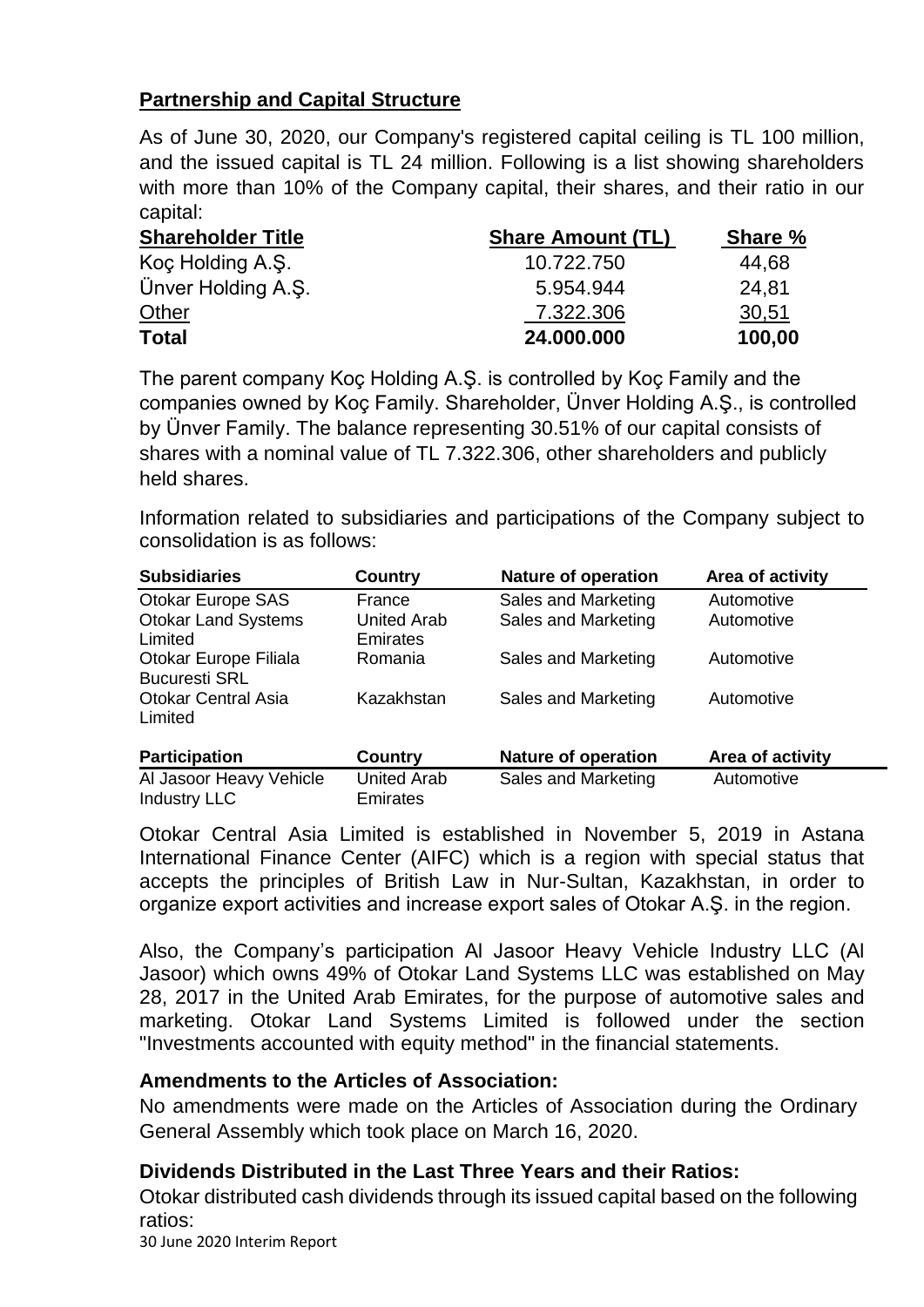| Period | <u>%</u> |
|--------|----------|
| 2017   | 291,67   |
| 2018   | 300,00   |
| 2019   | 833,33   |

The Company made cash payments regarding all the 2019 accounting period dividends to its shareholders on March 23, 2020.

Our shareholders can access the Company's corporate and financial data under the section "Investor Relations" on the website [www.otokar.com](http://www.otokar.com/)

#### **AUTOMOTIVE INDUSTRY AND OTOKAR**

Otokar operates in the automotive industry's commercial vehicles segment. Its product range consists of minibuses, midibuses and bus-like vehicles that are preferred for public transportation services and shuttle transportation for the commercial market. On the other hand, it comprises various types of tactical wheeled/tracked military vehicles, and their variants for the defense industry services. In addition, the Company manufactures light trucks under the brand Atlas for the transportation and logistics industry.

#### **MARKET – SALES - PRODUCTION**

It is possible to summarize the industry-specific developments in the six months of 2020 in line with the OSD (Automotive Manufacturers Association) data as follows:

 Total vehicle production recorded year on year decrease by 29% to 518.727 units in January-June 2020 period, while the automobile production decrease by 26% to 362.397 units. The transportation vehicle market increase by 30% with 261.902 units in the first six months of 2020, while automobile market increase by 20% with 203.595 units compared to first six months of 2020.

In the first half of 2020, vehicle segment-based production showed the following developments year on year;

- Light Commercial Vehicles Segment: 25% decrease in minibus 14% decrease in midi-bus 38% decrease in pickup
- Heavy Commercial Vehicles Segment; 19% decrease in bus 20% decrease in large size truck 72% increase in minor size truck
- The imported light commercial vehicle sales recorded 10% year-on-year decrease in the first half of 2020, while the domestic light commercial vehicle sales decreased by 48%.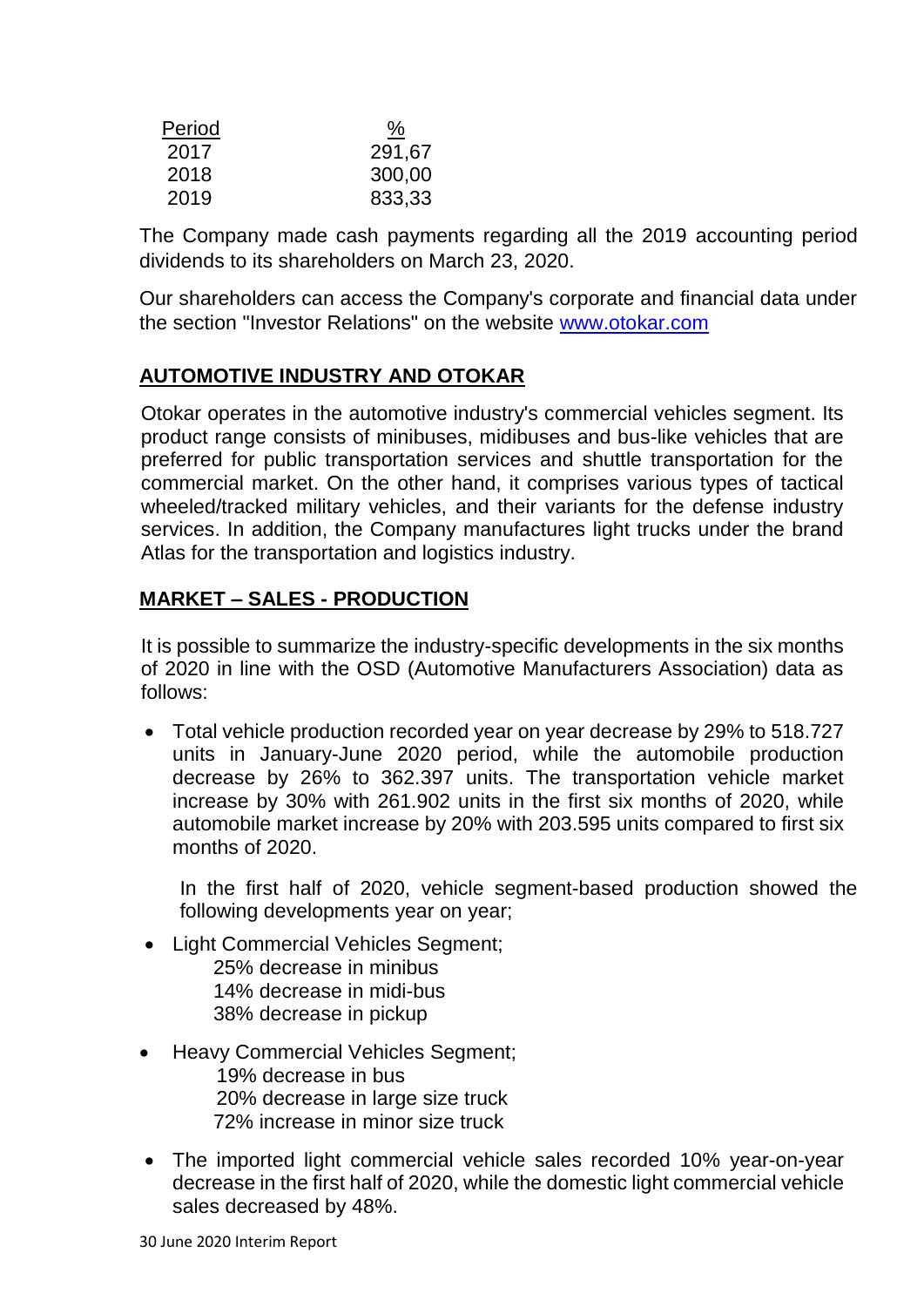The light commercial vehicle (minibus + pickup) imports had 40% market share in this period.

#### **PRODUCTION AND SALES**

Our Company's production and sales figures by product type are presented below in comparison to the figures of the previous year:

|                         | 2020 6M                  |              | 2019 6M                  |       | <b>Change (Units)</b>    |       | Change %                                                  |      |
|-------------------------|--------------------------|--------------|--------------------------|-------|--------------------------|-------|-----------------------------------------------------------|------|
|                         | <b>Production</b>        | <b>Sales</b> |                          |       |                          |       | <b>Production Sales Production Sales Production Sales</b> |      |
| <b>Small Bus</b>        | 353                      | 392          | 325                      | 336   | 28                       | 56    | 9                                                         | 17   |
| <b>Bus</b>              | 233                      | 245          | 477                      | 518   | (244)                    | (273) | (51)                                                      | (53) |
| <b>Armored Vehicles</b> | 67                       | 68           | 96                       | 85    | (29)                     | (17)  | (30)                                                      | (20) |
| <b>Truck</b>            | $\overline{\phantom{a}}$ | 110          | $\overline{\phantom{0}}$ | 85    | $\overline{\phantom{a}}$ | 25    | -                                                         | 29   |
| <b>TOTAL</b>            | 653                      | 815          | 898                      | 1.024 | (245)                    | (209) | (27)                                                      | (20) |

According to our consolidated financial statements prepared in line with the relevant legislation,

Our Company's 2020 six months revenue decrease by 11% compared to same period of last year.

The distribution of our revenues in terms of domestic and international sales, and in comparison to the previous year, is as follows:

|                       | 2020                            | 2019                            |          |
|-----------------------|---------------------------------|---------------------------------|----------|
|                       | (January-June)<br>(Thousand TL) | (January-June)<br>(Thousand TL) | Change % |
| <b>Domestic Sales</b> | 269,358                         | 246.376                         | 9        |
| <b>Export Sales</b>   | 866.890                         | 1.037.520                       | (16)     |
| <b>TOTAL</b>          | 1.136.248                       | 1.283.896                       | (11)     |

Our export total sales amounted to USD 131.943 thousand in the six months of 2020 (USD 181.544 thousand in the first six months of 2019) accounting for 76% of the total turnover. (2019 6M: 81%)

In the first six months of 2020, our capacity utilization was 10%. (2019 6M: 14%)

Due to reasons, originated from COVID-19 (Coronavirus) which affected the whole world, such as developments / slowdown in the sector in which the Company operates and in general economic activity, production activities has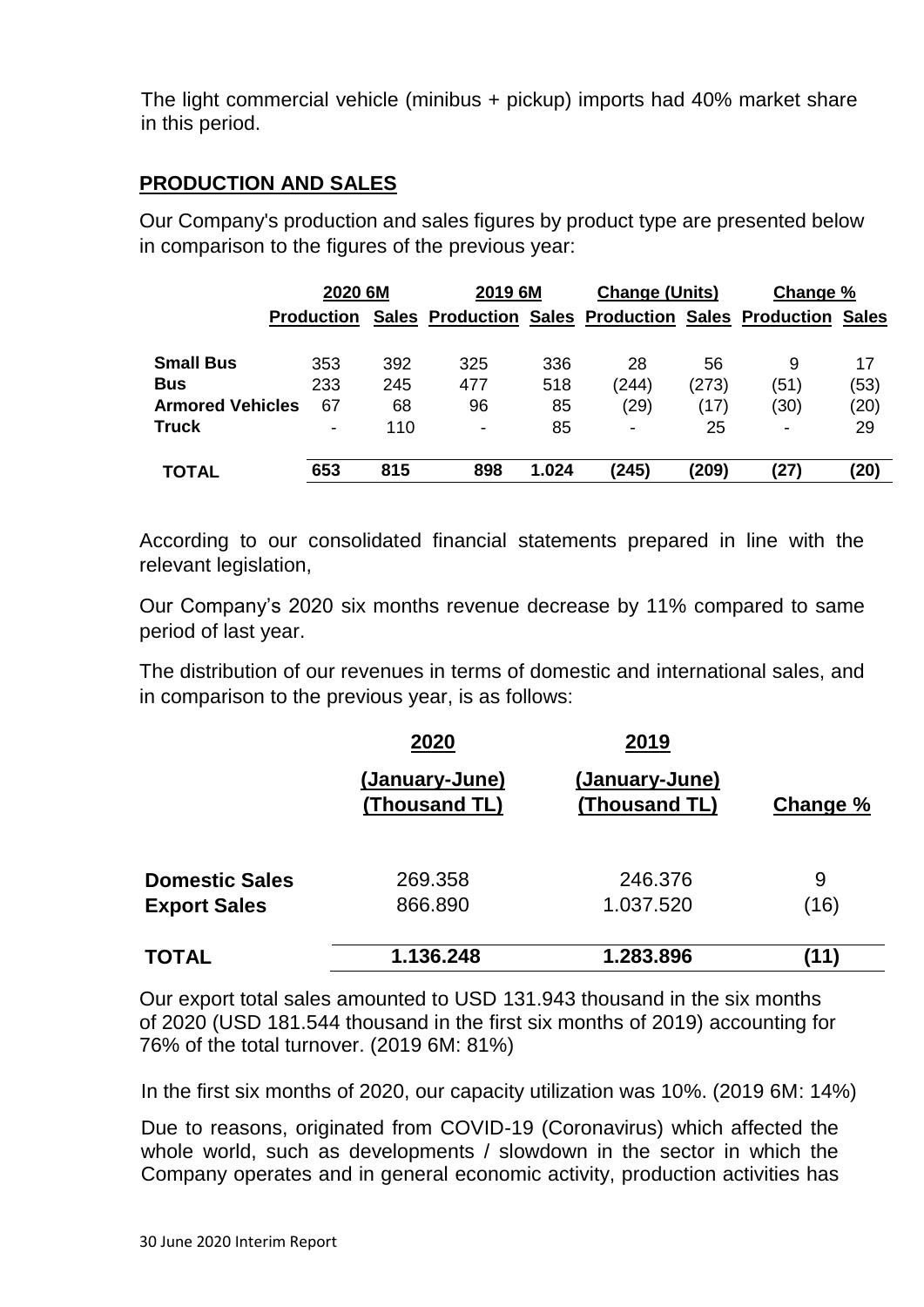interrupted between 25.03.2020 - 20.04.2020 for total of 22 working days until the disclosure of the interim report of the first six months of 2020.

Otokar owes its growth to the products of its own design and intellectual property rights, developed through engineering and research development capabilities. Defining its strategies as growing in the defense industry, increasing the share of exports in its turnover expanding on the backdrop of new models, Otokar carries on activities to reach these targets.

#### **INVESTMENTS**

The "Otokar R&D Center" investments that started several years ago following a major decision to accelerate research and development with the aim of attaining the rapid growth targeted in vehicles with owned intellectual property rights continued in 2020.

Our company made a capital expenditure of approximately USD 15.9 million with capitalizing the R&D expenditures a as of the end of June 2020.

#### **ADMINISTRATIVE ACTIVITIES**

The names and positions of the Senior Executives of our Company in 2020 are listed below:

| <b>Name &amp; Lastname</b> | <b>Title</b>                                                       |            |  |  |
|----------------------------|--------------------------------------------------------------------|------------|--|--|
| Ahmet Serdar GÖRGÜÇ        | <b>General Manager</b>                                             |            |  |  |
| Hüseyin ODABAŞ             | <b>Assistant General Manager-Finance</b>                           |            |  |  |
| Uğur Sedef VEHBİ           | Assistant General Manager-Military Vehicles Marketing<br>and Sales |            |  |  |
| Hasan Basri AKGÜL          | Assistant General Manager-Domestic Sales and Marketing             |            |  |  |
| End of the period          | 31.03.2020                                                         | 31.12.2019 |  |  |
| <b>Office Employee</b>     | 687                                                                | 676        |  |  |
| <b>Field Employee</b>      | 1.301                                                              | 1.281      |  |  |
| <b>Total</b>               | 1.988                                                              | 1.957      |  |  |

No disputes and workers' movements were observed during the period.

Our Company is subject to the Collective Labor Agreement signed between the Turkish Metal Workers Union and MESS (Turkish Employers' Association of Metal Industries) on January 29, 2020, and which came into force as of September 1, 2019.

Our Company has agreed to comply with the Principles of Corporate Governance issued by the Capital Markets Board, and to undertake the necessary amendments in line with changing conditions. Otokar has been rated by SAHA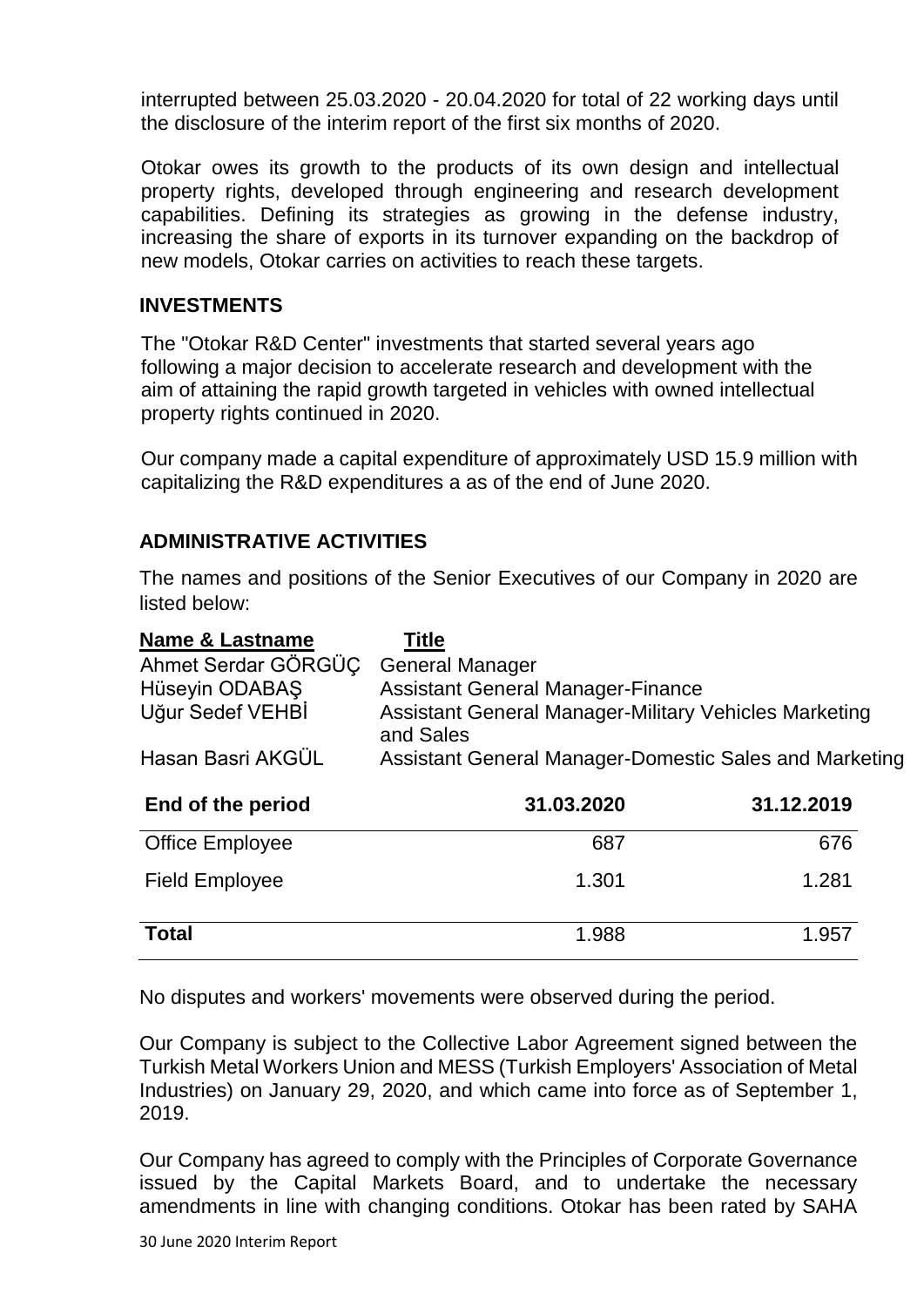Kurumsal Yönetim ve Kredi Derecelendirme Hizmetleri A.Ş. in accordance with CMB's (Capital Markets Board) Communiqué on "The Principles Regarding Rating Activity in Capital Markets and Rating Agencies", and pertaining to rating the compliance of corporations listed on the BIST (previously the ISE - Istanbul Stock Exchange), with the Principles of Corporate Governance. The "Corporate Governance Rating Report" can be found at [www.otokar.com](http://www.otokar.com/)

Our Company's Corporate Governance Rating rose from 94.02 (9.40) in 2019 to 94.67 (9.47) in 2020.

Aiming at continually improving the value added to the society and contributing more to building a better future, the Company's activities in social, economic and ethical dimensions have been detailed in the 2019 Otokar Sustainability Report, which can be accessed on the corporate website [www.otokar.com](http://www.otokar.com/)

#### **FINANCIAL RESULTS**

Our Company presents to the public its 2020 first six months consolidated financial statements, which have been prepared in accordance with the Turkish Financial Reporting Standards (TFRS) that were implemented by the Public Oversight Accounting and Auditing Standards Authority (POA) pursuant to Capital Markets Board's (CMB) "Communiqué on the Principles of Financial Reporting in Capital Markets", numbered II-14.1. Appendices and comments related to these standards were also considered in preparing consolidated condensed financial statements.

The financial tables, notes, and ratios showing the results of our activities in the first six months of 2020 are also presented for your information.

The consolidated revenues of our company as of June 30, 2020 totaled TL 1.136.248 thousand while gross profit totaled TL 439.116 thousand.

Pursuant to CMB regulations and according to consolidated financial statements prepared in accordance with Turkish Financial Reporting Standards, the Company has posted a profit of TL 208.801 thousand before tax, and a net profit of TL 172.317 thousand in the first six months of 2020.